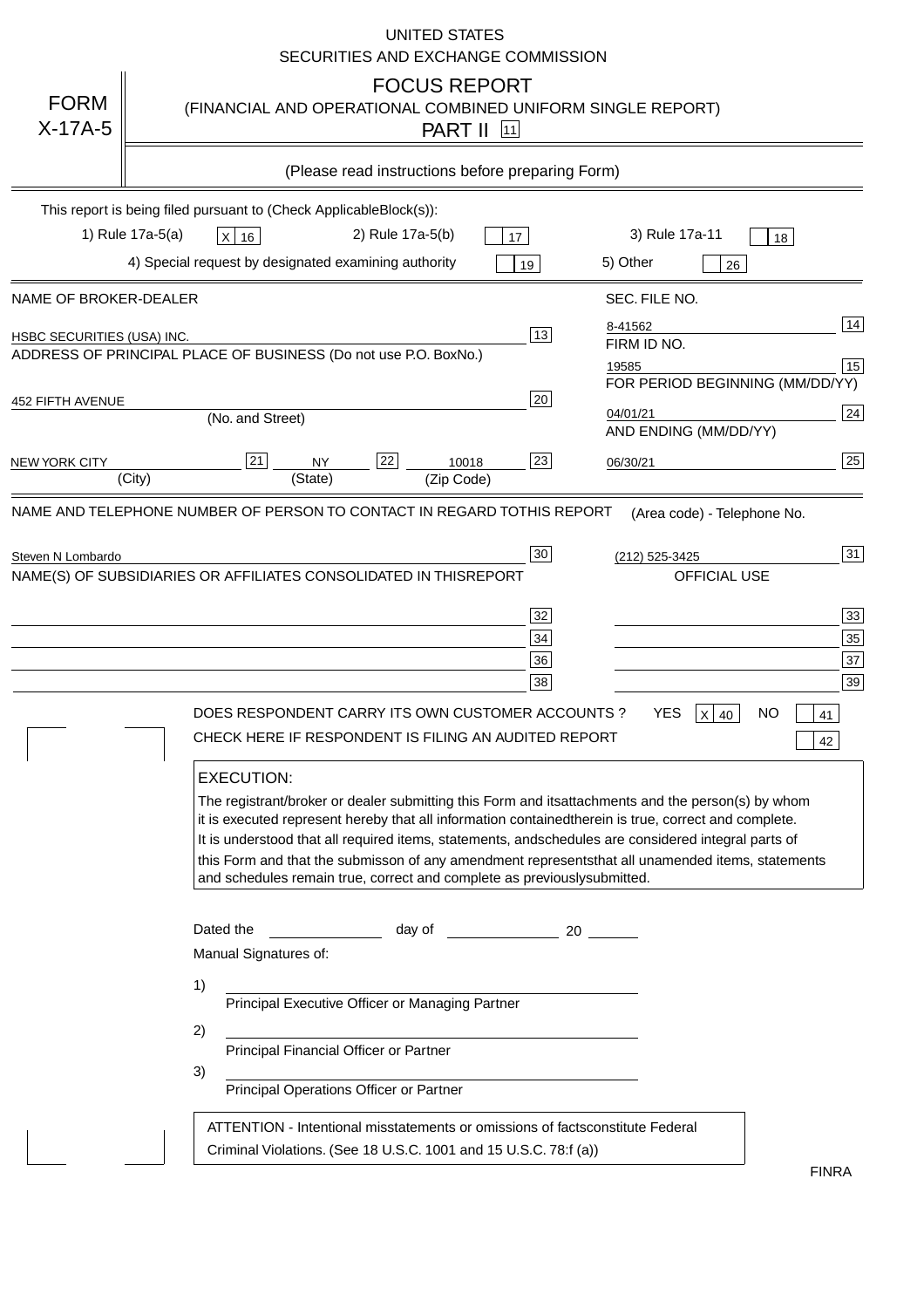BROKER OR DEALER

HSBC SECURITIES (USA) INC.

06/30/21

as of

# STATEMENT OF SEGREGATION REQUIREMENTS AND FUNDS IN SEGREGATION FOR CUSTOMERS TRADING ON U.S. COMMODITY EXCHANGES

| SEGREGATION REQUIREMENTS (Section 4d(2) of the CEAct)                                          |                 |                    |             |
|------------------------------------------------------------------------------------------------|-----------------|--------------------|-------------|
| 1. Net ledger balance                                                                          |                 |                    |             |
| A. Cash                                                                                        | \$              | 2,071,406,731 7010 |             |
| B. Securities (at market)                                                                      |                 | 729,016,041 7020   |             |
| 2. Net unrealized profit (loss) in open futures contracts<br>traded on a contract market       |                 | 103,114,128 7030   |             |
| 3. Exchange traded options                                                                     |                 |                    |             |
| A. Add market value of open option contracts purchased on a<br>contract market                 |                 | 411,824,942 7032   |             |
| B. Deduct market value of open option contracts granted (sold)<br>on a contract market         |                 | 119,527,362) 7033  |             |
| 4. Net equity (deficit) (add lines 1, 2, and 3)                                                |                 | 3,195,834,480 7040 |             |
| 5. Accounts liquidating to a deficit and accounts with debit<br>balances                       |                 |                    |             |
| - gross amount                                                                                 | 7045<br>251,041 |                    |             |
|                                                                                                |                 |                    |             |
| Less: amount offset by customer owned securities                                               | 251,041) 7047   |                    | 0.7050      |
| 6. Amount required to be segregated (add lines 4 and 5)                                        |                 | 3,195,834,480      | 7060        |
|                                                                                                |                 |                    |             |
| FUNDS IN SEGREGATED ACCOUNTS                                                                   |                 |                    |             |
| 7. Deposited in segregated funds bank accounts                                                 |                 |                    |             |
| A. Cash                                                                                        |                 | 29,022,386 7070    |             |
| B. Securities representing investments of customers' funds<br>(at market)                      |                 | $\Omega$           | 7080        |
| C. Securities held for particular customers or option customers<br>in lieu of cash (at market) |                 | 215, 137, 845      | 7090        |
| 8. Margins on deposit with derivatives clearing organizations<br>of contract markets           |                 |                    |             |
| A. Cash                                                                                        | \$              | 2,247,111,266 7100 |             |
| B. Securities representing investments of customers' funds<br>(at market)                      |                 |                    | $0^{17110}$ |
| C. Securities held for particular customers or option customers<br>in lieu of cash (at market) |                 | 438,651,376 7120   |             |
| 9. Net settlement from (to) derivatives clearing organizations<br>of contract markets          |                 | 6,289,026 7130     |             |
| 10. Exchange traded options                                                                    |                 |                    |             |
| A. Value of open long option contracts                                                         |                 | 411,824,942 7132   |             |
| B. Value of open short option contracts                                                        |                 | 119,527,362 7133   |             |
| 11. Net equities with other FCMs                                                               |                 |                    |             |
| A. Net liquidating equity                                                                      |                 | 374,320 7140       |             |
| B. Securities representing investments of customers' funds<br>(at market)                      |                 |                    | 7160        |
| C. Securities held for particular customers or option customers<br>in lieu of cash (at market) |                 | 24,453,125         | 7170        |
| 12. Segregated funds on hand (describe:                                                        |                 | 50,773,695 7150    |             |
| 13. Total amount in segregation (add lines 7 through 12)                                       |                 | 3,304,110,619 7180 |             |
| 14. Excess (deficiency) funds in segregation (subtract line 6 from line 13)                    | \$              | 108,276,139 7190   |             |
| 15. Management Target Amount for Excess funds in segregation                                   | S               | 96,000,000 7194    |             |
| 16. Excess (deficiency) funds in segregation over (under) Management Target Amount Excess      | \$              | 12,276,139 7198    |             |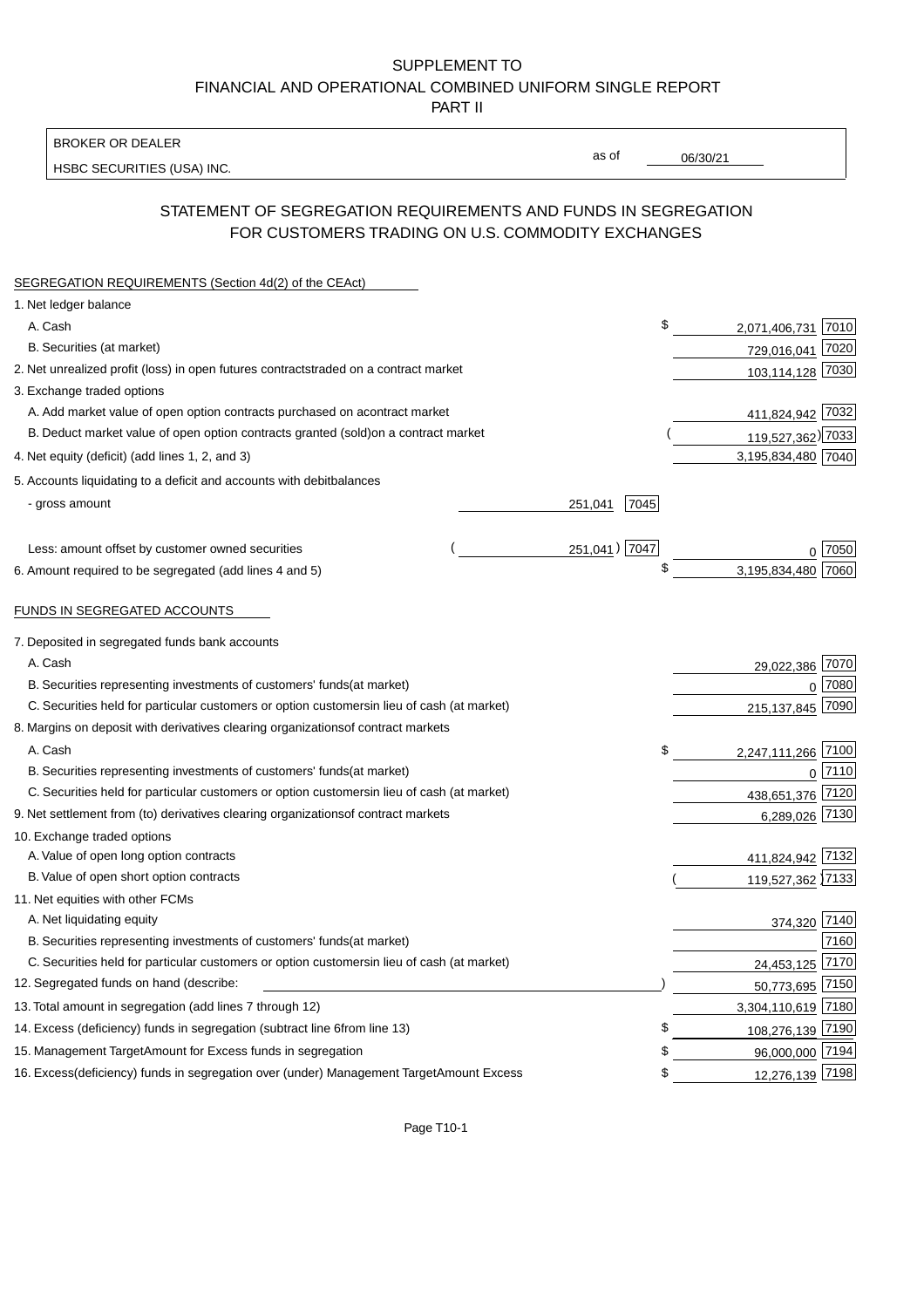PART II

|                                                   | 1 AB 11                         |      |                                                                                                                                     |
|---------------------------------------------------|---------------------------------|------|-------------------------------------------------------------------------------------------------------------------------------------|
|                                                   |                                 |      |                                                                                                                                     |
| HSBC SECURITIES (USA) INC.                        |                                 |      |                                                                                                                                     |
|                                                   |                                 |      |                                                                                                                                     |
| 1. Amount required to be segregated in accordance |                                 |      |                                                                                                                                     |
|                                                   |                                 |      | 7200                                                                                                                                |
|                                                   |                                 |      |                                                                                                                                     |
|                                                   | \$                              | 7210 |                                                                                                                                     |
|                                                   |                                 | 7220 |                                                                                                                                     |
|                                                   |                                 |      | 7230                                                                                                                                |
| 3. Excess (deficiency) funds in segregation       |                                 |      |                                                                                                                                     |
|                                                   |                                 |      | 7240                                                                                                                                |
|                                                   | with Commission regulation 32.6 |      | as of<br>06/30/21<br>STATEMENT OF SEGREGATION REQUIREMENTS AND FUNDS IN SEGREGATION<br>FOR CUSTOMERS' DEALER OPTIONS ACCOUNTS<br>\$ |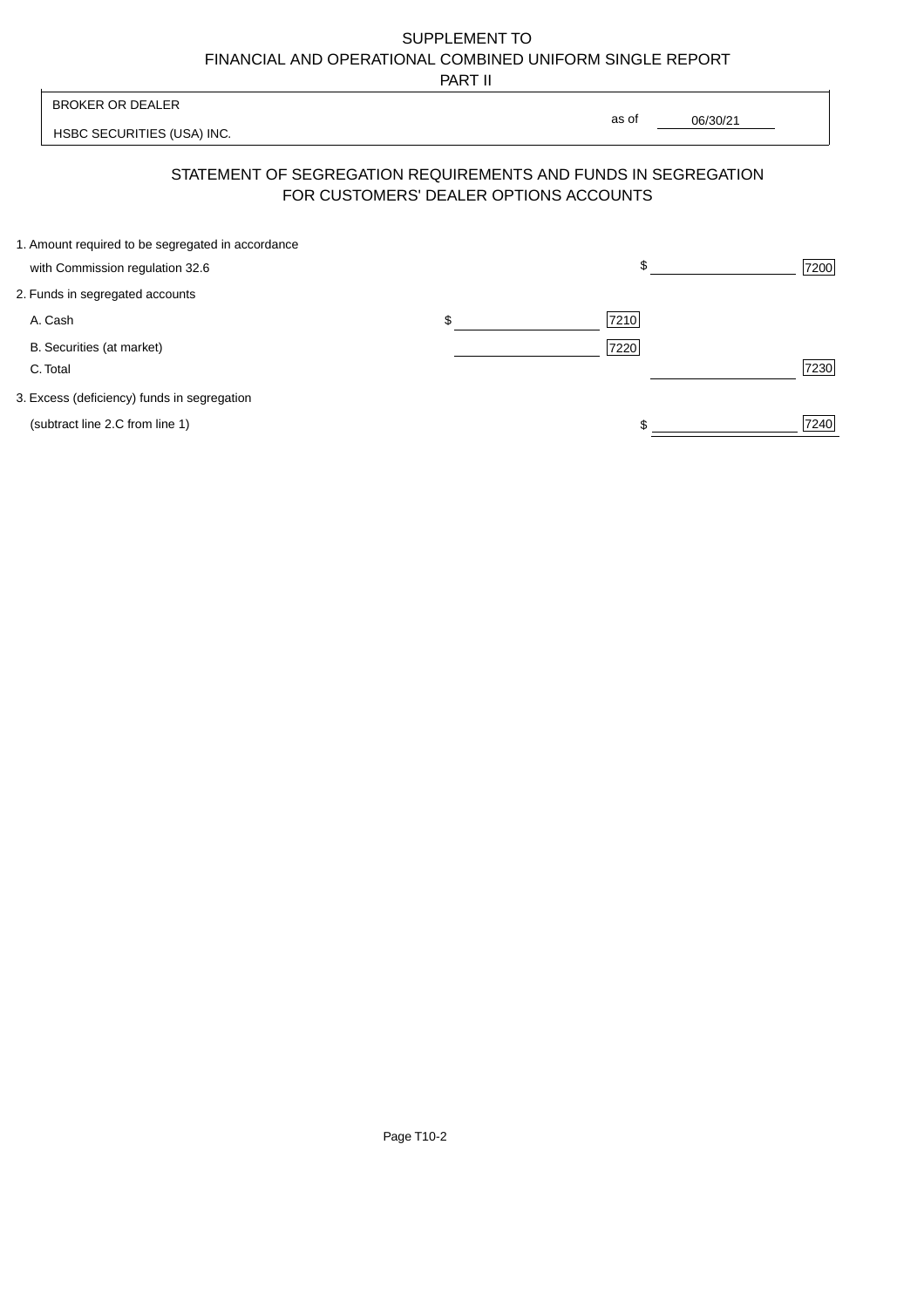PART II

HSBC SECURITIES (USA) INC. The state of the second second in the second second second second second second second second second second second second second second second second second second second second second second sec BROKER OR DEALER

as of

## STATEMENT OF SECURED AMOUNTS AND FUNDS HELD IN SEPARATE ACCOUNTS PURSUANT TO COMMISSION REGULATION 30.7

#### FOREIGN FUTURES AND FOREIGN OPTIONS SECURED AMOUNTS

| regulation of a foreign government<br>Amount required to be set aside pursuant to law, rule or<br>or a rule of a self-regulatory organization authorized<br>thereunder                       |                                   | \$                              | 7305         |
|----------------------------------------------------------------------------------------------------------------------------------------------------------------------------------------------|-----------------------------------|---------------------------------|--------------|
| 1. Net ledger balance - Foreign Futures and Foreign Option Trading - All Customers<br>A. Cash<br><b>B.</b> Securities<br>(at market)                                                         |                                   | \$<br>127,435,385<br>13,849,784 | 7315<br>7317 |
| unrealized profit (loss) in open futures contracts traded on a foreign<br>2. Net                                                                                                             | board of trade                    | (12, 643, 813)                  | 7325         |
| 3. Exchange traded options<br>A. Market value of open option contracts purchased on a foreign board of trade<br>B. Market value of open contracts granted (sold) on a foreign board of trade |                                   | $\Omega$                        | 7335<br>7337 |
| (add lines 1.2. and 3.)<br>4. Net equity (deficit)                                                                                                                                           |                                   | \$<br>128,641,356               | 7345         |
| 5. Accounts liquidating to a deficit and accounts with<br>debit balances - gross<br>amount                                                                                                   | 7351<br>267,883                   |                                 |              |
| Less: amount offset by customer owned securities                                                                                                                                             | 252,800) 7352                     | 15,083                          | 7354         |
| 6. Amount required to be set aside as the secured amount - Net Liquidating                                                                                                                   | Equity Method (add lines 4 and 5) | \$<br>128,656,439               | 7355         |
| 7. Greater of amount required to be set aside pursuant to foreign jurisdiction (above) or line 6.                                                                                            |                                   | 128,656,439                     | 7360         |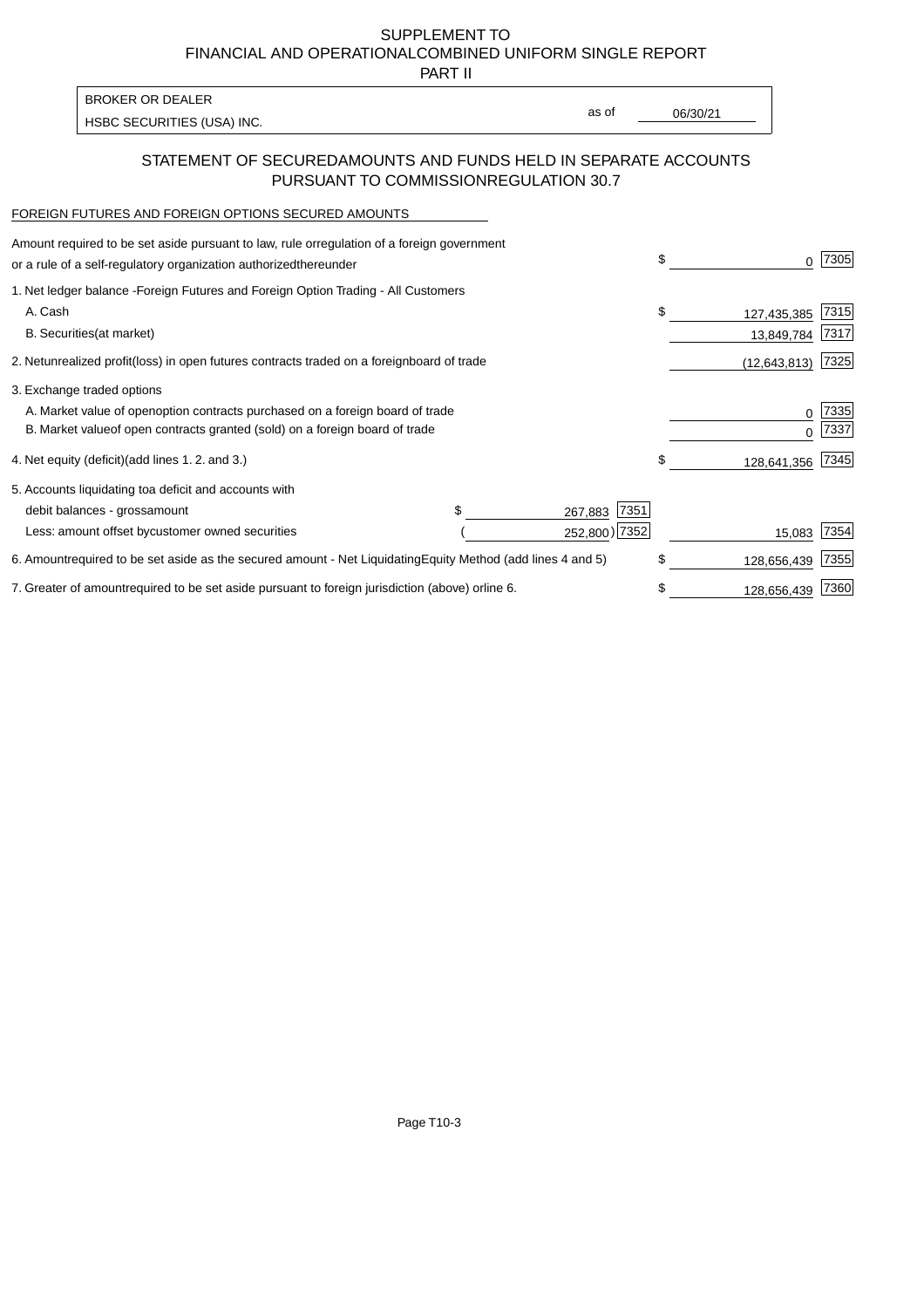PART II

| <b>BROKER OR DEALER</b>                                                                           |                        |               |                 |                  |
|---------------------------------------------------------------------------------------------------|------------------------|---------------|-----------------|------------------|
| HSBC SECURITIES (USA) INC.                                                                        | as of                  |               | 06/30/21        |                  |
|                                                                                                   |                        |               |                 |                  |
| STATEMENT OF SECURED AMOUNTS AND FUNDS HELD IN SEPARATE<br>PURSUANT TO COMMISSION REGULATION 30.7 |                        |               | <b>ACCOUNTS</b> |                  |
| FUNDS DEPOSITED IN SEPARATE REGULATION 30.7 ACCOUNTS                                              |                        |               |                 |                  |
| 1. Cash in banks                                                                                  |                        |               |                 |                  |
| A. Banks located in the United States                                                             | \$<br>13,061,603 7500  |               |                 |                  |
| B. Other banks qualified under Regulation 30.7                                                    |                        |               |                 |                  |
| 7510<br>Name(s):<br><b>HARRIS TRUST</b>                                                           |                        | $0$  7520  \$ |                 | 13,061,603 7530  |
| 2. Securities                                                                                     |                        |               |                 |                  |
| A. In safekeeping with banks located in the United States                                         | \$<br>13,849,784 7540  |               |                 |                  |
| B. In safekeeping with other banks qualified under Regulation<br>30.7                             |                        |               |                 |                  |
| 7550<br>Name(s):<br><b>HARRIS TRUST</b>                                                           |                        | $0$ 7560      |                 | 13,849,784 7570  |
| 3. Equities with registered futures commission merchants                                          |                        |               |                 |                  |
| A. Cash                                                                                           | \$                     | $0$ 7580      |                 |                  |
| <b>B.</b> Securities                                                                              |                        | $0$ 7590      |                 |                  |
| C. Unrealized gain (loss) on open futures contracts                                               |                        | $0$ 7600      |                 |                  |
| D. Value of long option contracts                                                                 |                        | $0$ 7610      |                 |                  |
| E. Value of short option contracts                                                                |                        | $0$ ) 7615    |                 | 0 7620           |
| 4. Amounts held by clearing organizations of foreign boards of<br>trade                           |                        |               |                 |                  |
| Name(s):<br>7630                                                                                  |                        |               |                 |                  |
| A. Cash                                                                                           | \$                     | 7640          |                 |                  |
| <b>B.</b> Securities                                                                              |                        | 7650          |                 |                  |
| C. Amount due to (from) clearing organizations - daily<br>variation                               |                        | 7660          |                 |                  |
| D. Value of long option contracts                                                                 |                        | 7670          |                 |                  |
| E. Value of short option contracts                                                                |                        | )7675         |                 | 7680             |
| 5. Amounts held by members of foreign boards of trade<br>Name(s):<br>7690                         |                        |               |                 |                  |
| A. Cash                                                                                           | \$<br>141,332,804 7700 |               |                 |                  |
| <b>B.</b> Securities                                                                              |                        | $0$  7710     |                 |                  |
| C. Unrealized gain (loss) on open futures contracts                                               | $(12,643,813)$ 7720    |               |                 |                  |
| D. Value of long option contracts                                                                 |                        | $0$  7730     |                 |                  |
| E. Value of short option contracts                                                                |                        | $_0$ ) 7735   |                 | 128,688,991 7740 |
| 6. Amounts with other depositories designated by a foreign<br>board of trade<br>7750<br>Name(s):  |                        |               |                 | 0 7760           |
| 7. Segregated funds on hand (describe:                                                            |                        |               |                 | 0 7765           |
| 8. Total funds in separate section 30.7 accounts                                                  |                        |               | \$              | 155,600,378 7770 |
|                                                                                                   |                        |               |                 |                  |
| 9. Excess (deficiency) set Aside Funds for Secured Amount (subtract Line 7 Secured                |                        |               | \$              |                  |
| Statement page T10-3 from Line 8)                                                                 |                        |               |                 | 26,943,939 7380  |
| 10. Management Target Amount for Excess funds in separate section 30.7 accounts                   |                        |               | \$              | 15,000,000 7780  |
| 11. Excess (deficiency) funds in separate 30.7 accounts over (under) Management Target            |                        |               | \$              | 11,943,939 7785  |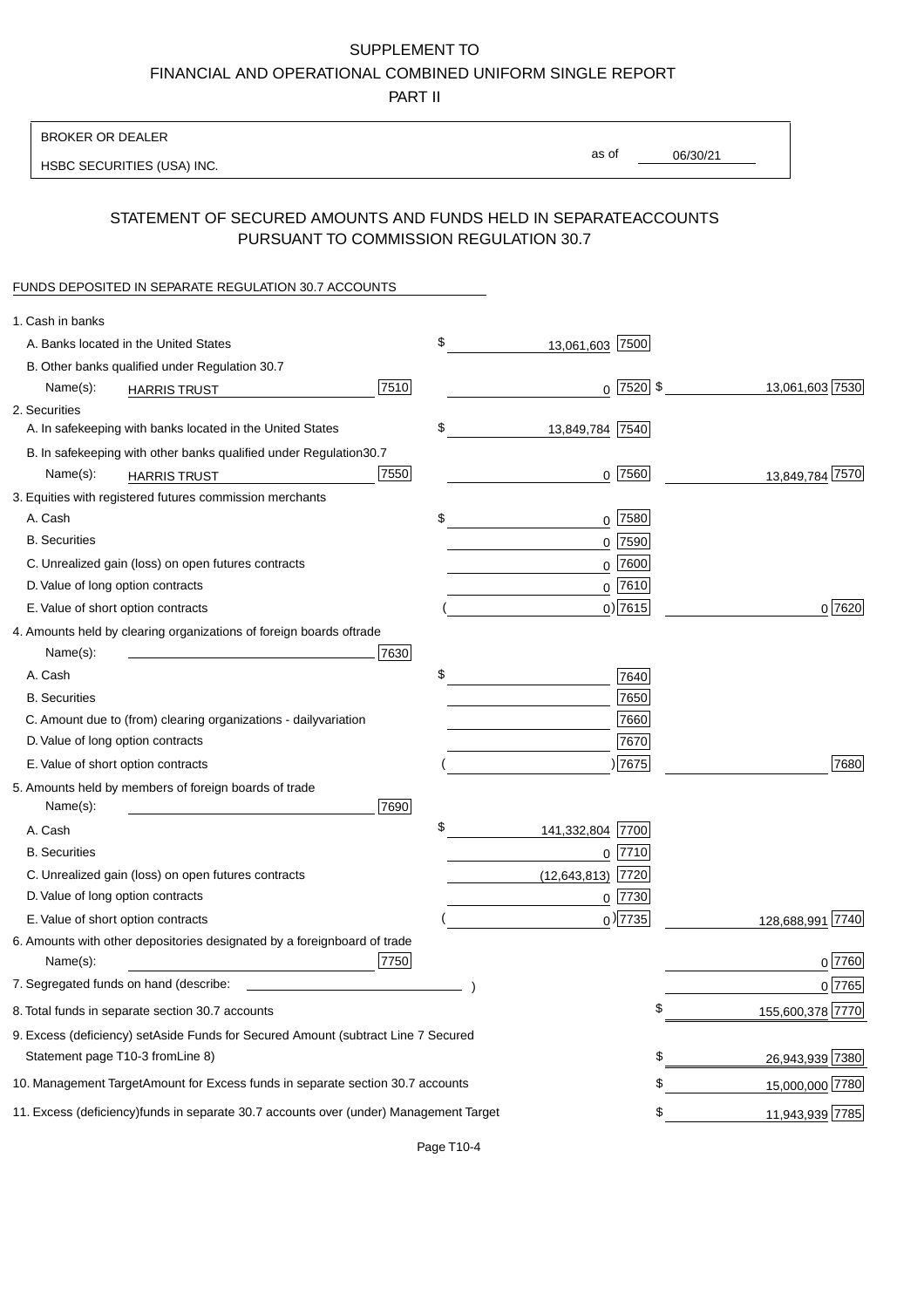PART II

HSBC SECURITIES (USA) INC.  $\overline{16/30/21}$  as of  $\overline{06/30/21}$ BROKER OR DEALER

as of

### STATEMENT OF CLEARED SWAPS CUSTOMER SEGREGATION REQUIREMENTS AND FUNDS IN CLEARED SWAPS CUSTOMER ACCOUNTS UNDER 4D(F) OF THE CEA

| <b>Cleared Swaps Customer Requirements</b>                                                                  |    |                        |
|-------------------------------------------------------------------------------------------------------------|----|------------------------|
| 1. Net ledger balance                                                                                       |    |                        |
| A. Cash                                                                                                     | \$ | 1,571,802,176 8500     |
| B. Securities (at market)                                                                                   |    | 826,103,187 8510       |
| 2. Net unrealized profit (loss) in open cleared swaps                                                       |    | $(1,206,313,369)$ 8520 |
| 3. Cleared swaps options                                                                                    |    |                        |
| A. Market value of open cleared swaps option contracts purchased                                            |    | 0   8530               |
| B. Market value of open cleared swaps option contracts granted (sold)                                       |    | $0)$ 8540              |
| 4. Net equity (deficit) (add lines 1, 2, and 3)                                                             | \$ | 1,191,591,994 8550     |
| 5. Accounts liquidating to a deficit and accounts with                                                      |    |                        |
| 16,136,995 8560<br>debit balances - gross<br>\$<br>amount                                                   |    |                        |
| 16,136,365) 8570<br>Less: amount offset by customer owned securities                                        |    | 630 8580               |
| 6. Amount required to be segregated for cleared swaps customers (add lines 4 and 5)                         | \$ | 1,191,592,624 8590     |
| Funds in Cleared Swaps Customer Segregated Accounts                                                         |    |                        |
| 7. Deposited in cleared swaps customer segregated accounts at banks                                         |    |                        |
| A. Cash                                                                                                     | \$ | 3,909,212 8600         |
| B. Securities representing investments of cleared swaps customers' funds (at market)                        |    | $0^{8610}$             |
| C. Securities held for particular cleared swaps customers in lieu of cash (at market)                       |    | 14,611,613 8620        |
| 8. Margins on deposit with derivatives clearing organizations in cleared swaps customer segregated accounts |    |                        |
| A. Cash                                                                                                     |    | 446,623,686 8630       |
| representing investments of cleared swaps customers' funds (at market)<br><b>B.</b> Securities              |    | 8640<br>0              |
| C. Securities held for particular cleared swaps customers in lieu of cash (at market)                       |    | 8650<br>811,491,574    |
| 9. Net settlement from (to) derivatives clearing organizations                                              |    | 8660<br>(11, 515, 827) |
| 10. Cleared swaps options                                                                                   |    |                        |
| A. Value of open cleared swaps long option contracts                                                        |    | $0^{8670}$             |
| B. Value of open cleared swaps short option contracts                                                       |    | $0$ ) 8680             |
| 11. Net equities with other FCMs                                                                            |    |                        |
| A. Net liquidating equity                                                                                   |    | $0^{8690}$             |
| B. Securities representing investments of cleared swaps customers' funds (at market)                        |    | $0^{8700}$             |
| C. Securities held for particular cleared swaps customers in lieu of cash (at market)                       |    | 0 8710                 |
| 12. Cleared swaps customer funds on hand (describe:                                                         |    | $0 \;  8715 $          |
| 13. Total amount in cleared swaps customer segregation (add lines 7 through 12)                             | S  | 1,265,120,258 8720     |
| 14. Excess (deficiency) funds in cleared swaps customer segregation (subtract line 6 from line 13)          |    | 73,527,634 8730        |
| 15. Management Target Amount for Excess funds in cleared swaps segregated accounts                          | \$ | 63,000,000 8760        |
| 16. Excess<br>(deficiency) funds in cleared swaps customer segregated accounts over                         |    |                        |
| <b>Management Target Excess</b><br>(under)                                                                  | \$ | 10,527,634 8770        |